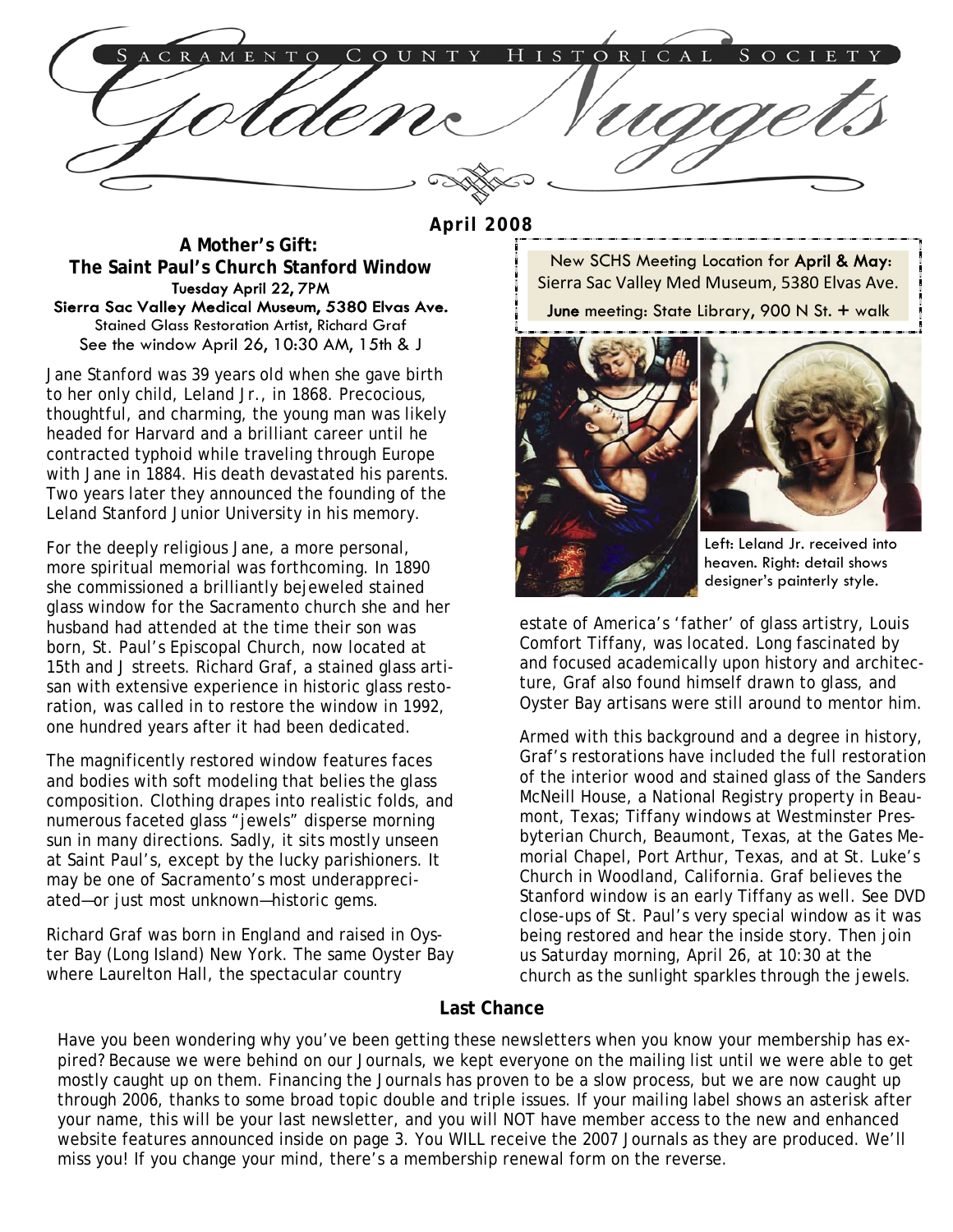**SCHS Awards of Excellence Event Highlights**  Text: Pat Turse; Photos: Dr. Bob LaPerrière





History Day 2006 national award winners, Valley High students Khanh Nguyen and Nazeela Sabir left, and Ashleen Kishore, far right, and longtime History Day judge Suzanne Hicklin, center, flank Myron Piper, who holds the Award of Excellence in Education they presented to him.



Top: Karen Jacques accepts the Preservation Award as presenter Rick Bettis listens. Above: Presenter Greg Voelm congratulates Kiyo Sato for the Publication Award she displays.



From Karen Jacques' earnest stand for preservation and sustainability, to Kiyo Sato's engaging tale of lowly dandelions yearning to push up and bloom, to the stunning intensity of Myron Piper—and his award winning students—describing the growth of knowledge and self-esteem History Day participation creates, it was a very uplifting evening. Award-winning History Day videos and exhibits added to the glow. The desserts were tasty too. Sixty guests went home happy.

| Personal Memberships |                        |                     | <b>Business &amp; Sponsorship</b> |                                               |
|----------------------|------------------------|---------------------|-----------------------------------|-----------------------------------------------|
|                      | Individual $$35$ _____ |                     |                                   | Contributing \$100 _______ Additional Gift \$ |
|                      | Senior \$30 _____      | Patron \$250 ______ |                                   |                                               |
|                      | Student \$30 _____     |                     | Gold \$500                        |                                               |
|                      |                        |                     |                                   |                                               |
|                      |                        |                     |                                   |                                               |
|                      | Phone: $($ )           |                     |                                   |                                               |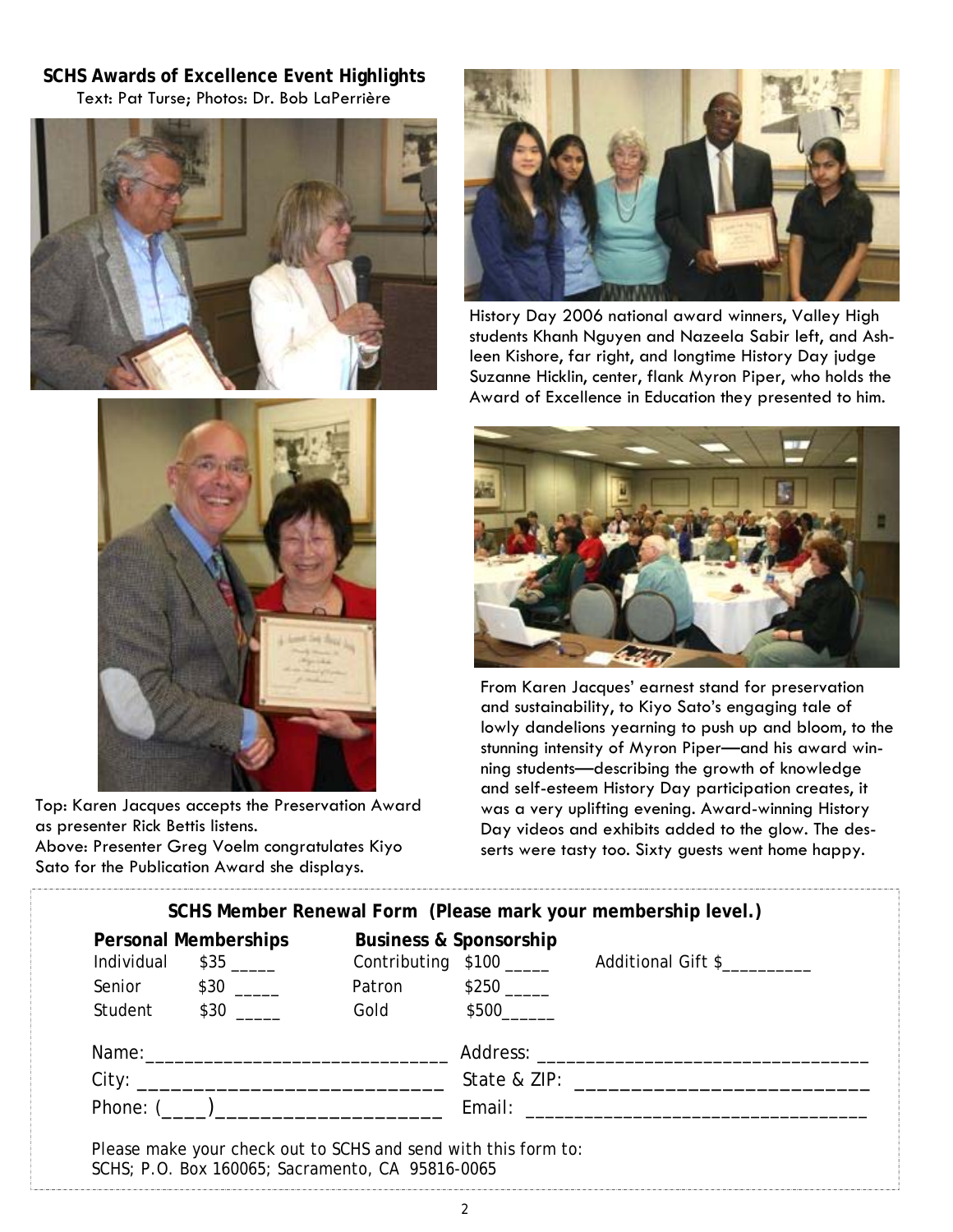## **Mormon History Association Conference Coming to Sacramento in May**  By Dylan McDonald



Sam Brannan in Society of Pioneers president's regalia, 1890 Century Magazine. -SAMCC

Sacramento will soon host the annual conference of the Mormon History Association (MHA), an independent, nonprofit organization dedicated to the study and understanding of all aspects of Mormon history. This year's program will consider the role of Mormons in the California Gold Rush as part of its conference theme, **Growth and Gateways: Mormonism in the Wider World**. It will be held from May 22-25 at the Red Lion Hotel on Arden Way and is open to all. Registration is underway; please visit the Mormon website, www.mhahome.org, or call (801) 521-6565 for a preliminary program, to register, or for more details.

Founded in San Francisco in 1965, MHA returns its conference to Northern California for the first time in forty years. As the center of the California Gold Rush, Sacramento was the logical host city. Members of the Mormon faith, including Samuel Brannan and others, played a prominent role in the 1848 discovery of gold at Coloma, and in promoting and capitalizing from the Gold Rush they helped launch. Over 100 papers will be presented on related historical themes.

Highlights include tours of Sutter's Fort, Old Sacramento, and Coloma; a History Fair of California libraries and archives showcasing their holdings relating to Mormonism; an evening showing of the documentary, *Forgotten Voyage: The Mormon Sea Trek that Sparked the Gold Rush*; an address by Dr. Ken Owens, CSU-Sacramento, entitled, "Not Quite Zion: California's Gold Rush Saints;" and the Friday evening keynote "Tanner Lecture" by Dr. Philip Jenkins of Pennsylvania State University.

**The conference pre-registration price of \$105 for members and \$135 for non-members ends April 30th**. Please consider joining attendees from around the globe. Hope to see you there! -SCHS member and SAMCC Archivist Dylan McDonald is the Local Arrangements Chair. Questions? Call him at (916) 264-7583.

### **Redesigned Website Adds New and Exciting Member Benefits**  By Dr. Bob LaPerrière

The Sacramento County Historical Society has a new, easier to navigate website with much more content. The website may still be seen at www.sachistoricalsociety.org. It now includes a Members Only section to ensure that our members continue to have benefits that are worthy and valuable. Downloadable files of out-of-print issues of our Golden Notes booklets will be available in this exciting new section. Four or five issue are now online, and more will be added as we get them scanned. We also plan to provide more communication on SCHS programs and Board activities and to eventually ask members to submit articles.

To access the Members Only section go to "members only," click on "Member Registration" and fill in the form. When your membership is verified you will receive an email allowing you

to sign in with your email address and the password you selected. Additional menu items will then be visible on the left. Please provide any thoughts or comments on our new website by going to "contact" and clicking the "Sacramento County Historical Society" link opposite "Email".



# Mory Holmes 1933 - 2008

Longtime Supporter of

 ♣Old City Cemetery **Committee**  ♣Sacramento Birthday **Celebration** ♣SCHS Board and

 Bearer of a joyous glow that still inspires…

 Remembering also SCHS Past President Mickey Knapp, 1929 - 2008